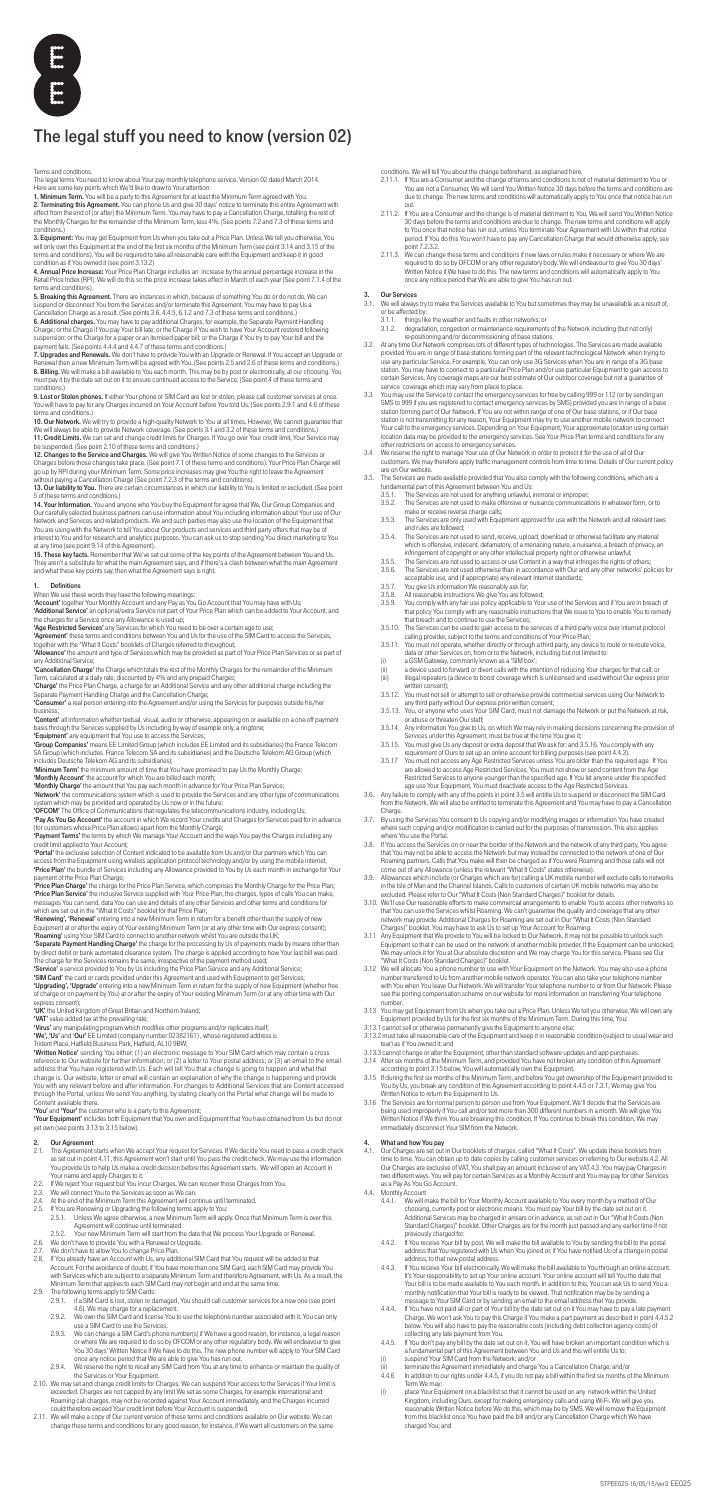- (ii) Remotely disable Your Equipment so that it can no longer be used on any network, except for making emergency calls. We will give You reasonable Written Notice before We do this, which may be by SMS.<br>We will enable Your Equipment once You have paid the bill and/or any Cancellation Charge which We<br>have charged You. We may
- in point 4.4.7 has happened. We can change Your Payment Terms as a condition of this. 4.4.7. Points 4.4.5 and 4.4.6 will not apply if You have a genuine dispute with Us; and before the date by which Your bill must be paid, You have written (see point 9.6) to Us setting out the details of Your dispute, including the amount of Your claim against Us and the amount You intend to withhold as<br>disputed. If the amount You intend to withhold is less than the total amount You owe Us then You must<br>pay the difference by th
- immediately.<br>4.4.8. Our rights set out in here are in addition to any other legal rights We may have against You.<br>4.4.9. You may have to pay additional Charges, the amount of which is set out in Our "What it Costs Standard Charges)" booklet, for example: the Separate Payment Handling Charge; or the Charge to reconnect You to the Services (see point 6.3); or the Charge for a paper or paper itemised bill; or the Charge if You try to pay Your bill and that payment fails (see point 4.4.4).
- .4.5. Pay As You Go Account<br>4.5.1. We may allow You to pay for some Services in advance on a pay as you go basis. When You top up<br>with pay as you go credit, We will apply credits to Your Pay As You Go Account, from that credit for those Services You pay for using this Account. We will deduct Charges from that credit at Your Price Plan Charges rate but in accordance with these Pay As You Go Account conditions.
- 4.5.2. We reserve the right to use credit balances from Your Pay As You Go Account to offset any amount<br>You may owe Us for Services You pay in arrears. Pay as you go balances will only be applied against<br>Your Monthly Accou
- accordance with point 4.8. 4.5.3. As Charges are incurred they will be deducted from amounts credited against Your Pay As You Go Account. Charges are deducted at the time that You use a Service for which there is a Charge. If You have selected Additional Services with a periodic service Charge, the Charge will be deducted at the<br>time(s) and for the period(s) set out in Our "What It Costs (Non Standard Charges)" booklet. You are<br>responsible for all
- 4.5.4. If, at the time We attempt to deduct a periodic Charge from Your Pay As You Go Account, You do not<br>have enough credit on Your Pay As You Go Account to pay that Charge, that Charge will fail and You<br>will not be able
- 4,5,5. When all credits on Your Pay As You Go Account have been used You will not be able to make further.<br>use of those Services which You have chosen to pay for as you go until a further sufficient credit is<br>made to Your Allowances apply. You will also be able to make calls to the emergency services and to Us whilst Your<br>SIM Card is connected to the Network. You may still receive calls and text messages (except for any<br>reverse billed Servi
- 4.5.6. You must also have sufficient credit on Your Pay As You Go Account to enable You to make a call of<br>One minute's duration, to send (or receive) the Service in question or to send or receive a minimum of<br>24 kilobytes any subsequently activated yet concurrently used Service. Services used simultaneously will be charged for simultaneously. We will not pay interest on top up credit held on Your Pay As You Go Account.
- 4.5.7. We will not refund pay as you go credit in any circumstances except as set out in point 7.2.4 below.<br>4.6. You are responsible for all Charges applied to Your Account, except Charges applied after You called customer
- 
- 4.7. We can change Payment Terms for any good reason, for instance, if You do not pay a bill by the date set out on it. We may not be able to tell You before We do.
- 4.8. You shall be required to pay a deposit (or an extra deposit) as security for the Charges if We have a good reason to require it, for example, if We raise Your credit limit. We can keep the deposit until the Agreement<br>ends. We will retum it when You pay Us everything You owe. We will not pay interest on deposits. We can use<br>Your at point 4.4.5 above. If You don't pay the undisputed amount by the date of Your bill or tell Us not to use any deposit to pay the disputed amount, then We will use any deposit and/or any pay as you go credit balance to pay the disputed sum.
- 4.9. Charges for Services You have used may be applied against Your applicable Allowance(s) on the date that We process them, which may be later than the date that You used those Services, and may be applied against Your next periodic Allowance.
- 4.10 Charges for calls and messages to certain numbers outside of those permitted in Your Allowance , such as premium rate numbers or non-geographic numbers, are set out in the "What It Costs (Non Standard Charges)" booklet;
- 4.11. We may use credit reference agencies to help Us make credit decisions or for fraud protection. You agree that<br>We may register information about You and the conduct of Your Account with any credit reference agency. Fo Account may be disclosed to financial institutions and other phone companies. Such information may also be<br>passed to debt collection agencies for debt collection purposes. Sometimes if there is insufficient information<br>to
- other people financially linked to You (such as spouses, partners, family members, household members).<br>4.12. You may be able to use the Service to buy goods and/or services from third parties. You may be able to pay for<br>th into a legal relationship with that third party, who You may not have heard of or bought from before. If You do<br>buy from a third party using the Service, unless We say otherwise, You will have a direct relationship with th agreement between You and that third party, We won't be in any way responsible for any loss or damage You may suffer because of Your contract with that third party.
- 4.13 If the SIM Card or Your Equipment is lost, stolen or damaged You will be responsible for any Charges incurred
- until You have informed Us of the loss.<br>4.14. If You're not a Consumer, by entering into this Agreement You authorise the end users on Your Account to add<br>Services to your Account without prior permission from You. Please (Non Standard Charges)" booklets for Services which end users may add to Your Account.

- 5.1. We are only liable to You as set out in this Agreement. We have no other duty or liability to You.
- 5.2. Nothing in this Agreement removes or limits Our liability for death or personal injury caused by something We<br>have done of failed to do or for any fraudulent misrepresentation We may have made to You.<br>5.3. Except as s
- does or does not do will be limited to £3,000 for each SIM Card for one incident or £6,000 for each SIM Card<br>for a number of incidents within any 12 month period.<br>5.4. If You are not a Consumer, We are not liable to You in
- foreseeable at the time You entered this Agreement. This includes but is not limited to loss of income; business; anticipated savings (meaning costs You expected to avoid by using Equipment or Services) or anticipated
- profits, loss of property or loss of use of property.<br>5.5. If You are a Consumer, We are not liable to You in any way for any loss of income; business or profits; or for any<br>loss or damage that was not reasonably fores
- 5.6. You must tell Us about any claim as soon as reasonably possible.<br>5.7. We will not be liable to You if We cannot carry out Our duties or pr We will not be liable to You if We cannot carry out Our duties or provide Services because of something beyond Our control.
- 5.8. We will not be responsible for any harm You suffer from a Virus which infiltrates Your Equipment, whether it was transmitted via the Services or otherwise. You remain responsible for all Charges applied to Your accounts for<br>the use of any Services activated by such a Virus.<br>5.9. This point 5 will apply even after this Agreement h

- 6. When We may suspend or disconnect the Services<br>6.1. We may suspend the Services or terminate this Agreen We may suspend the Services or terminate this Agreement and disconnect any SIM Card from the Network without warning if:<br>6.1.1. The Netw
	- The Network breaks down or needs maintenance. We will try to make sure this does not happen often; or 6.1.2. You or anyone who uses Your SIM Card does not keep to the conditions of this Agreement or any
- other Agreement with Us or Our Group Companies. 6.2. You are liable for Charges during suspension unless We decide otherwise. We would not make You pay
- Monthly Charges or other recurring Charges during the suspension period only if there was a severe disruption<br>to the Network (meaning that there was a breakdown in over 90% of the Network which lasted for 3 days or<br>more) o
- change Your Payment Terms as a condition of reconnection. 6.4. The rights that We have under this point 6 are in addition to the other rights that We have to suspend and/or
- terminate the Services and/or suspend or terminate this Agreement as set out in the following other points of<br>this Agreement: 3.6, 4.4.5 and 7.3. If We suspend the Services for any reason set out in point 6, 3.6, 4.4.5 and the Services.

## 7. Changing Charges and terminating this Agreement<br>7.1. Changes to Services and Charges

- 7.2. Your termination rights<br>7.2.1. You can give
	- 7.2.1. You can give Us notice to terminate this Agreement, to take effect on or after the end of the Minimum<br>Term. However (except as set out in point 7.2.3) if, in our total discretion, We accept notice from You to<br>termin You can terminate this Agreement without having to pay Us a Cancellation Charge after the Minimum Term has ended.
	- 7.2.2. You can only give Us notice to terminate this Agreement by calling customer services. Subject to point 7.2.1, Your Agreement will terminate 30 days from when We receive Your call, although You are free to change Your mind and call Us to withdraw Your notice of termination at any time during that period. You will be responsible for all Charges up to and including the date that this Agreement terminates.
	-
	- 7.2.3. A Cancellation Charge won't apply if You are within the Minimum Term and:<br>7.2.3.1. Our entitlement to operate the Network ends at any time; or<br>7.2.3.2. You are a Consumer and the change that We gave You Writte above is of material detriment to You and You give Us notice to immediately cancel this<br>Agreement before the change takes effect; or<br>7.2.3.3. We have given You Written Notice of an increase in a Price Plan Charge under poi
		- is higher than the annual percentage increase in the Retail Price Index (RPI) as calculated in point 7.1.4; and You give Us notice to immediately cancel this Agreement before the change takes effect.
	- 7.2.4. If You are terminating this Agreement and a Cancellation Charge doesn't apply because the<br>circumstances outlined in clause 7.2.3 have occurred, You can then ask for a refund of any unused<br>Pay As You Go Account balan

7.1. Changes to Services and Charges 7.1.1. We can lower any Charge at any time without telling You beforehand, although We will try to tell You if We can.<br>7.1.2.

### 5. Our Liability to You

- 7.3. Our immediate termination rights 7.3.1. We can terminate this Agreement immediately and You must pay Us everything that You owe, including any Cancellation Charge, if any of the following happen:
	- 7.3.1.1. You break an important condition of this Agreement or a number of less important conditions; 7.3.1.2. You break a less important condition of this Agreement and do not put it right within 7 days
	- of Us asking You to; or 7.3.1.3. If any step is taken to make any kind of arrangement that would compromise Your liability to
	- pay Your debts; or
	- (A) if You are an individual and You are unable to pay your debts or if any step is taken to make You bankrupt; or (B) if You are a company or other organisation and You become unable to pay Your debts (within the meaning of section 123 of the Insolvency Act 1986) or any step is taken to<br>appoint an administrator, liquidator (for a reason other than solvent reorganisation), or<br>receiver over You or any of Your assets. We c
	- similar (in any country) happens or if We think any of these things may happen.<br>7.3.2. We can terminate this Agreement if any licence of Ours to run the Network is ended. However, as
	- described in point 7.2.3.1, You won't have to pay a Cancellation Charge.

### 8. Portal access

- 8.1. If You have Equipment which enables You to access the Portal, this section applies to You.<br>8.2. We will try to maintain Content on the Portal which is within Our control, but We can't prom We will try to maintain Content on the Portal which is within Our control, but We can't promise that it will always
- be complete, accurate and up to date. We aren't responsible to You or any third party for any action You take<br>because You relied on what We said or how We provided Content on the Portal.<br>8.3. We will try to give You Wri
- an Additional Service which is Content. However, We may have to change, suspend, withdraw or increase the price of Content without giving You any warning. The new nature of the Content will be clear before You buy the Content following any change and if You then purchase the Content following the change, We will take that
- as acceptance of the new Content and its price.<br>8.4. We may provide links to other third party websites which may include links to the websites of Our partners. If<br>You follow those links, You will be leaving the part of th Because of that, any content or webpage that You access (directly or indirectly) is the responsibility of the third<br>party who makes that content or webpage available to You. We don't check (and so We don't necessarily<br>reco
- 
- have. If You fail to do so, points 3.5.9 and 3.6 will apply. 8.6. Your ability to access a secure internet environment will be dependent on Your Equipment and the third party supplier of Content.
- 8.7. This point 8 will apply even after this Agreement has been terminated.

## 9. General<br>9.1. You nee

- 9.1. You need to get Our explicit prior consent before You can transfer or try to transfer any of Your rights and<br>responsibilities under this Agreement. We may transfer any of Ours without Your permission, provided the lev
- 9.2. We can record any conversations between You and Our staff. 9.3. We may send notices to either Your postal address, Your online account, or Your email address regardless of how Your bill is made available to You. We may also send You 'over the air' updates to Your phone which may make some minor adjustments to the functionality or display on Your phone. You'll need to accept these<br>changes which may include doing anything reasonable We request.<br>9.4. You must call customer services straightaway about
- Your responsibility to make sure that the email address that You give Us is correct, current and works at all<br>times. If You change Your email address or it stops working for any reason, You must notify Us immediately. If<br>Y
- 9.5. We aren't responsible for messages that don't get to You because Your Equipment is turned off or not connected to the Network.
- 9.6. Unless otherwise stated in this Agreement, any notices from You to Us must be sent to:
- EE Limited, Trident Place, Hatfield, AL10 9BW. 9.7. Any concession or extra time that We allow You only applies to the specific circumstances in which We give it. It does not affect Our rights under this Agreement in any other way.
- 9.8. This Agreement shall not confer any benefit on a third party under the Contracts (Rights of Third Parties) Act 1999.
- 9.9. English law will apply to this Agreement and any disputes will be settled in the Courts of England and Wales, Scotland or Northern Ireland (as applicable). You may be able to take your disputes to adjudication under the Ombudsman Services: Communications, the details of which are set out in our Complaints Code of Practice. We will give you a copy if you ask for it.
- 9.10. If a point or condition of this Agreement is not legally effective, the remainder of this Agreement shall be<br>effective. We can replace any point or condition that is not legally effective with a point or condition of meaning that is.
- 9.11. You confirm that the information that You provide to Us, including Your registration details, is true, accurate and<br>complete. You agree to inform Us immediately of any changes to Your details by contacting Our custom services as set out in point 9.21.
- 9.12. We will use Your personal information in accordance with the terms of this Agreement and Our privacy policy which You can find on Our website.
- 9.13. We and/or Our Group Companies will use Your personal information for providing the Services, Equipment and related products to You, administration of Your account and billing, advertising, marketing, research,<br>analytics, credit scoring, customer services, tracking the Equipment You are using on Our Network and web<br>use and p help Us with these purposes. We will keep Your information for a reasonable period after Your contract with Us has finished in case You decide to use Our Services again and may contact You about Our Services during this time.
- 9.14. You agree that We, Our Group Companies and Our carefully selected business partners can use information<br>about You, including information about Your use of Our Network, Services and related products and the<br>location o offered by Us and third parties that may be of interest to You and for research and analytics purposes. We may<br>contact You by post, fax, email, telephone, electronic messaging (including but not limited to SMS and MMS)<br>or
- person how We will use their information and obtained their consent to this.<br>9.15. You have a right to ask for a copy of Your personal information (for a small charge) and to correct any<br>inaccuracies. Please see Our privac
- 9.16 In the event of a personal data security breach that affects You, We will notify the relevant authorities, and if appropriate, We will notify the subscriber or user of Our Services who is affected by the breach in writing. A personal data security breach that affects You (or the subscriber/user) does not give You the right to terminate this Agreement.
- We may transfer Your personal information to countries outside of the European Economic Area, which do not

- 7.1.2. We can suspend, change, increase the price of or withdraw part or all of the Additional Services on giving active users of the Additional Service a reasonable period of Written Notice. The change will then apply to You once that notice has run out.<br>We can suspend, change or withdraw Your Prior
- 7.1.3. We can suspend, change or withdraw Your Price Plan or Price Plan Services. We will give You Written Notice 30 days before We do so. The change will then apply to You once that notice has run out.
- 7.1.4 Your Price Plan Charge and, if applicable, any Additional Commitment Service Charge includes an annual price increase, which will be the annual percentage increase in the Retail Price Index (RPI) published by the Office for National Statistics. We will give You 30 days Written Notice of the increase to take effect in March of each year and use the most recently published RPI figure before we give You
- Written Notice under this point 7.1.4. 7.1.5 We can increase your Price Plan Charge, or any other Charges, if We are required to do so as a result of any new legislation, statutory instrument, government regulation or any new taxation which We need to pass on to You as a matter of law.
- always provide the same level of data protection as the UK, for the purposes of providing You with Our Services. If We do make such a transfer, We will put a contract in place with Our service providers including security obligations on them to ensure Your information is protected in accordance with UK standards.
- 9.18 We will carry out any activity or disclosure of Your personal information to comply with Our legal and regulatory requirements, for law enforcement purposes and to detect, prevent or investigate crime, fraud and misuse of or damage to Our Network, Services and related products.
- 9.19. You have a right to choose whether Your details are included in directory listings, including the Phone book. If You want Your details included, please contact Our customer services department.
- 9.20. This Agreement is the whole agreement between You and Us. Any other information that You may have seen or heard before You entered into this Agreement isn't included.
- 9.21 If You have any questions or require help or support You can contact Us by calling customer services for free on 150 or by texting HELP to 150 using your Equipment on Our Network. In addition, You can go to the help and support pages of www.ee.co.uk or have Your questions answered on Twitter by following us at @EE.